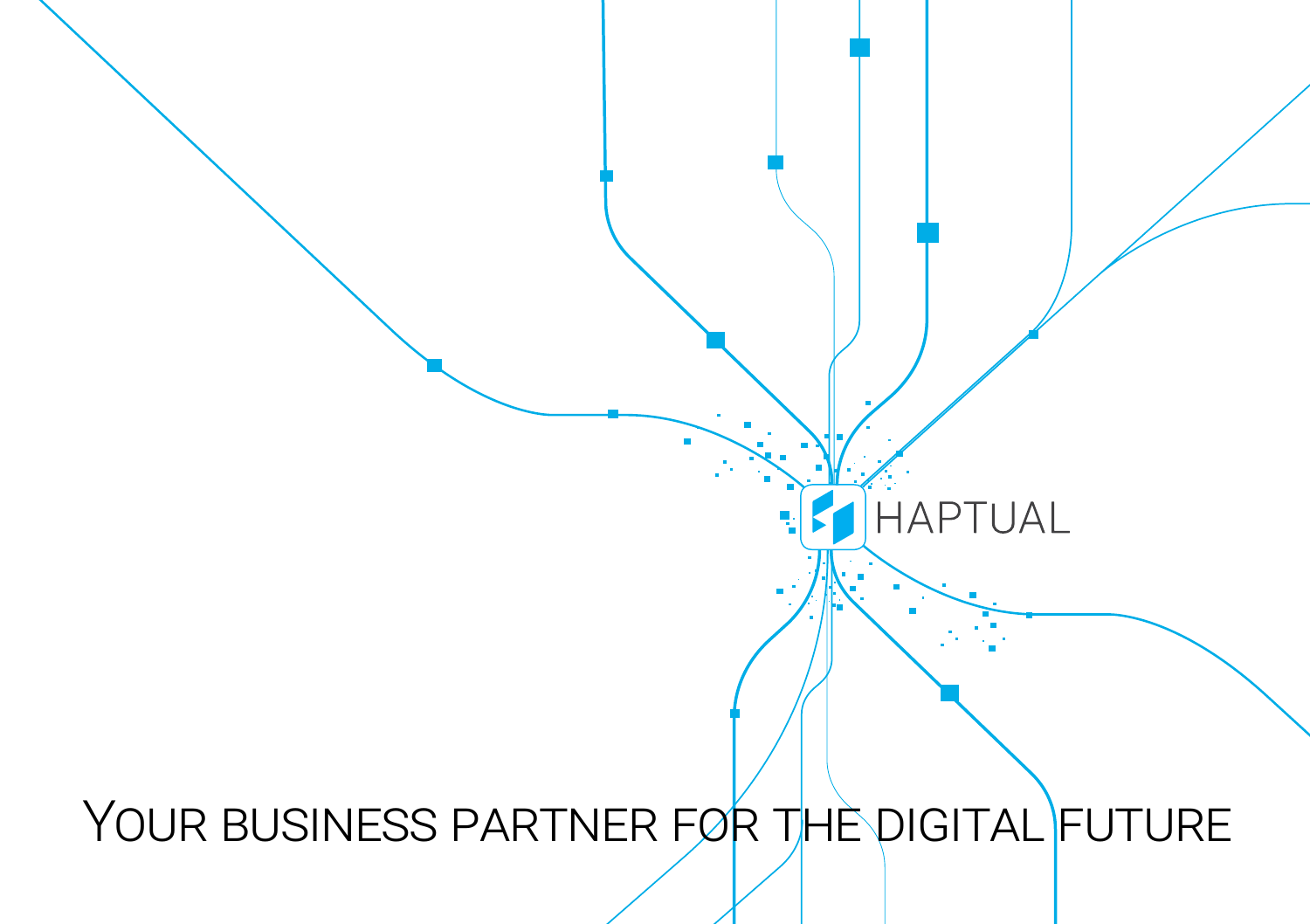### HAPTUAL – DOWNLOAD . SCAN . EXPERIENCE

The HAPTUAL-App combines traditional print media and promotional products with state-of-the-art mobile technologies and reveals a fantastic world of new brand experiences. Your products and brands come to life with the HAPTUAL-App.

Image recognition software that is integrated in the HAPTUAL-App and the technical capabilities of modern mobile devices such as smartphones and tablets allow to identify images on promotional products, product packaging and wrapping, posters, catalogues, brochures, flyers, billboards and many more.

Video clips, animated 3D objects, audio files, newsletters, product catalogues as well as links to web content like your online shops, microsite or social media channels can be integrated into the HAPTUAL-App. Thus the consumer interacts with your product, service and brand in highly innovative and digital way.

Video clips, animated 3D objects, audio files, newsletter, product catalogues and links to web content such as online stores, microsite, social media channels and much more can be integrated into the interactive campaign with the HAPTUAL-App. Thus the user interacts with your product, service and brand in a highly innovative and digital way.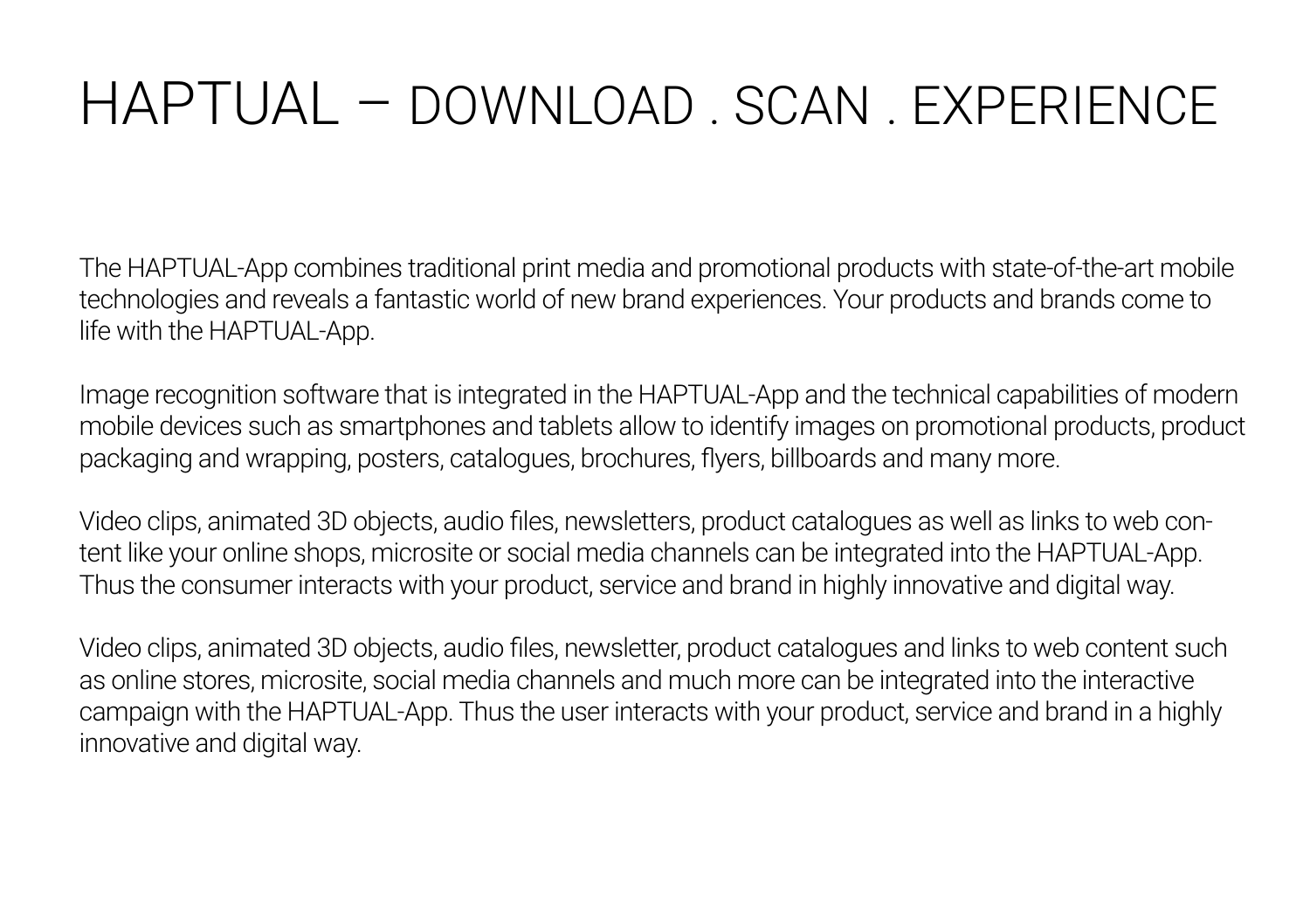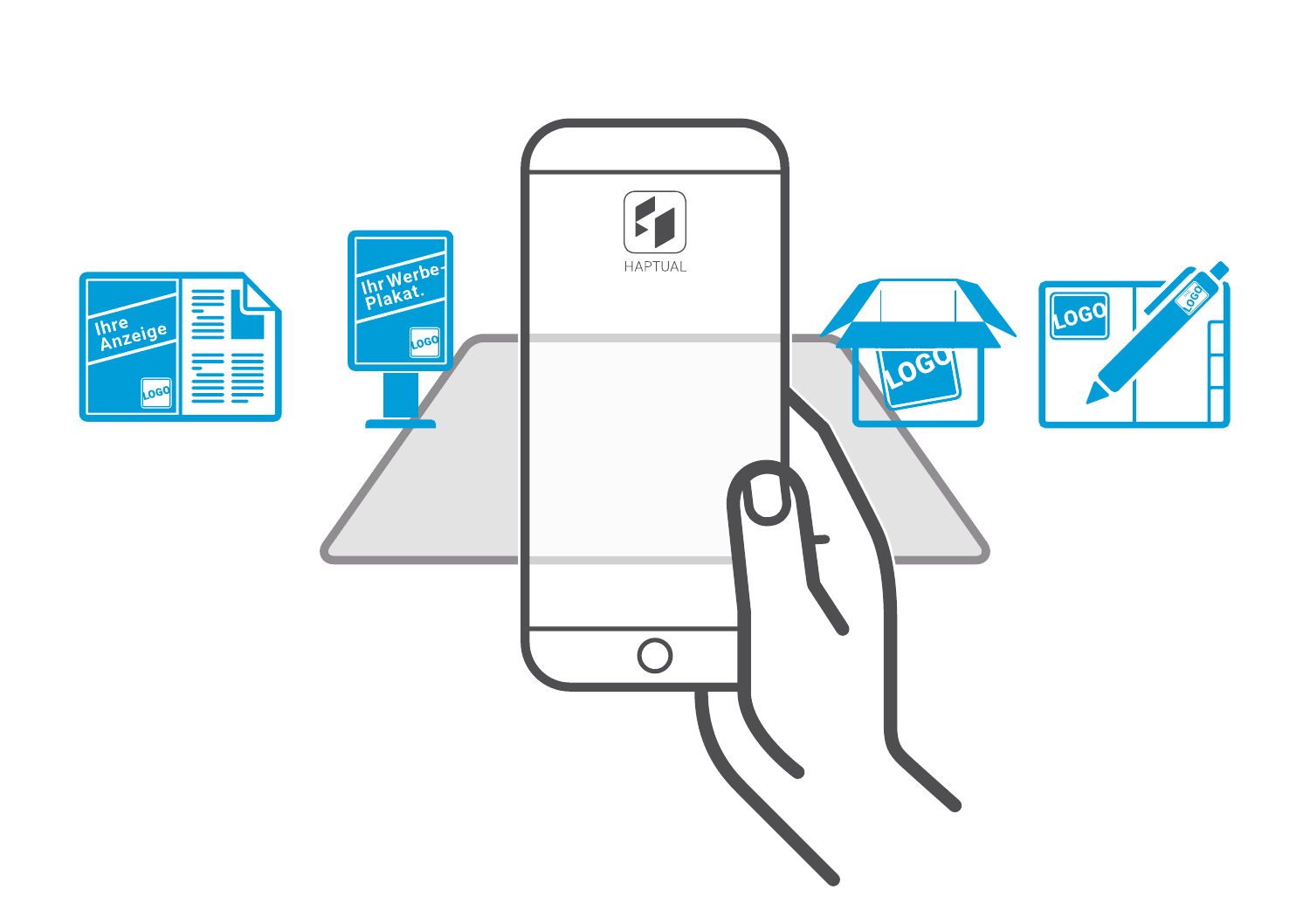

#### Download

Simply download and install the HAPTUAL-App onto your mobile device free of charge.



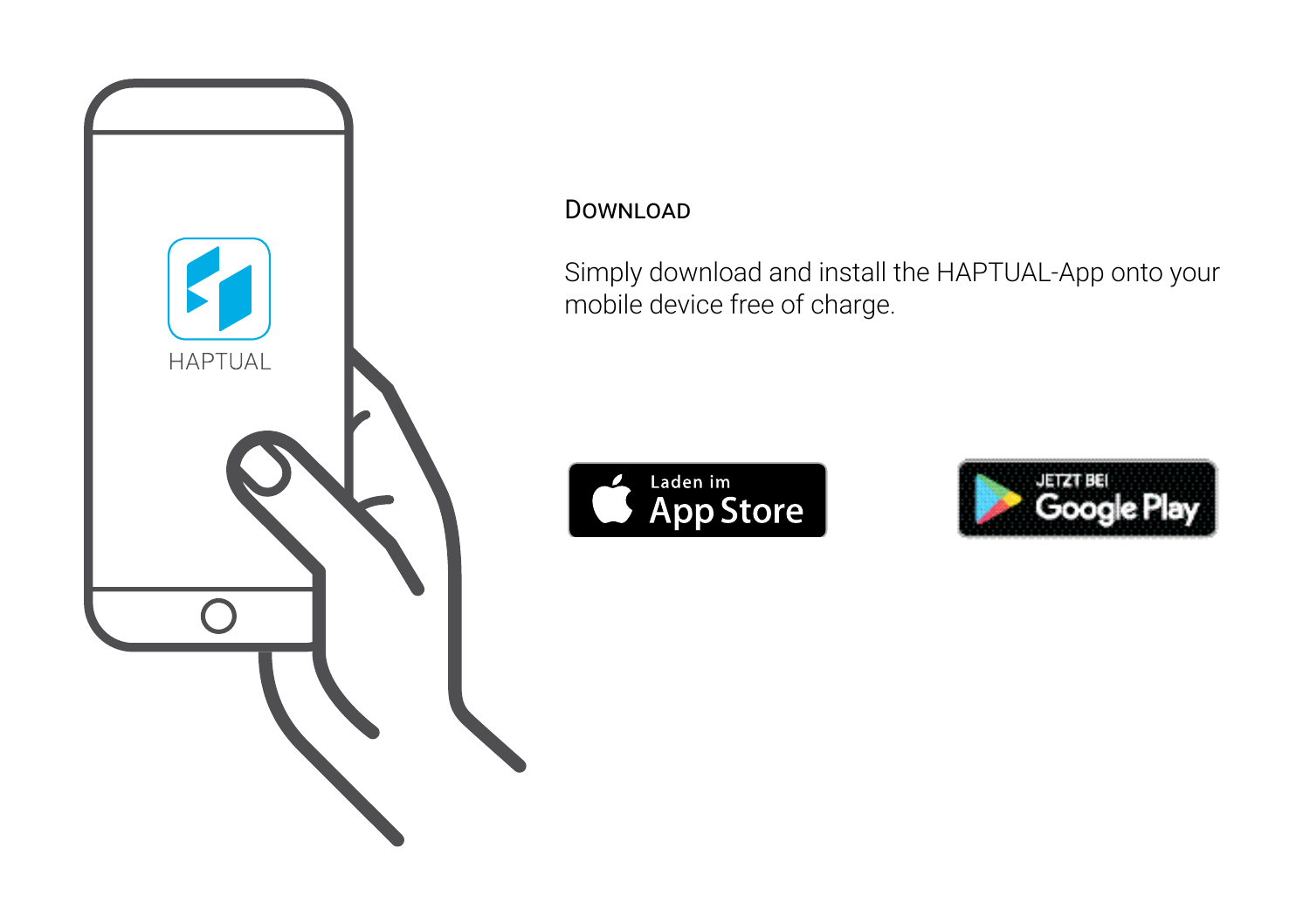#### **SCAN**



Launch the HAPTUAL-App and point the camera of the mobile device at the designated print design indicated with the HAPTUAL badge. Multimedia content will be downloading onto your mobile device once the software of the HAPTUAL-App recognizes the trained print design.

#### EXPERIENCE

Enjoy the diverse digital experiences that the HAPTUAL-App has to offer. Experience an example of the possibilities by scanning the print design on the following page.

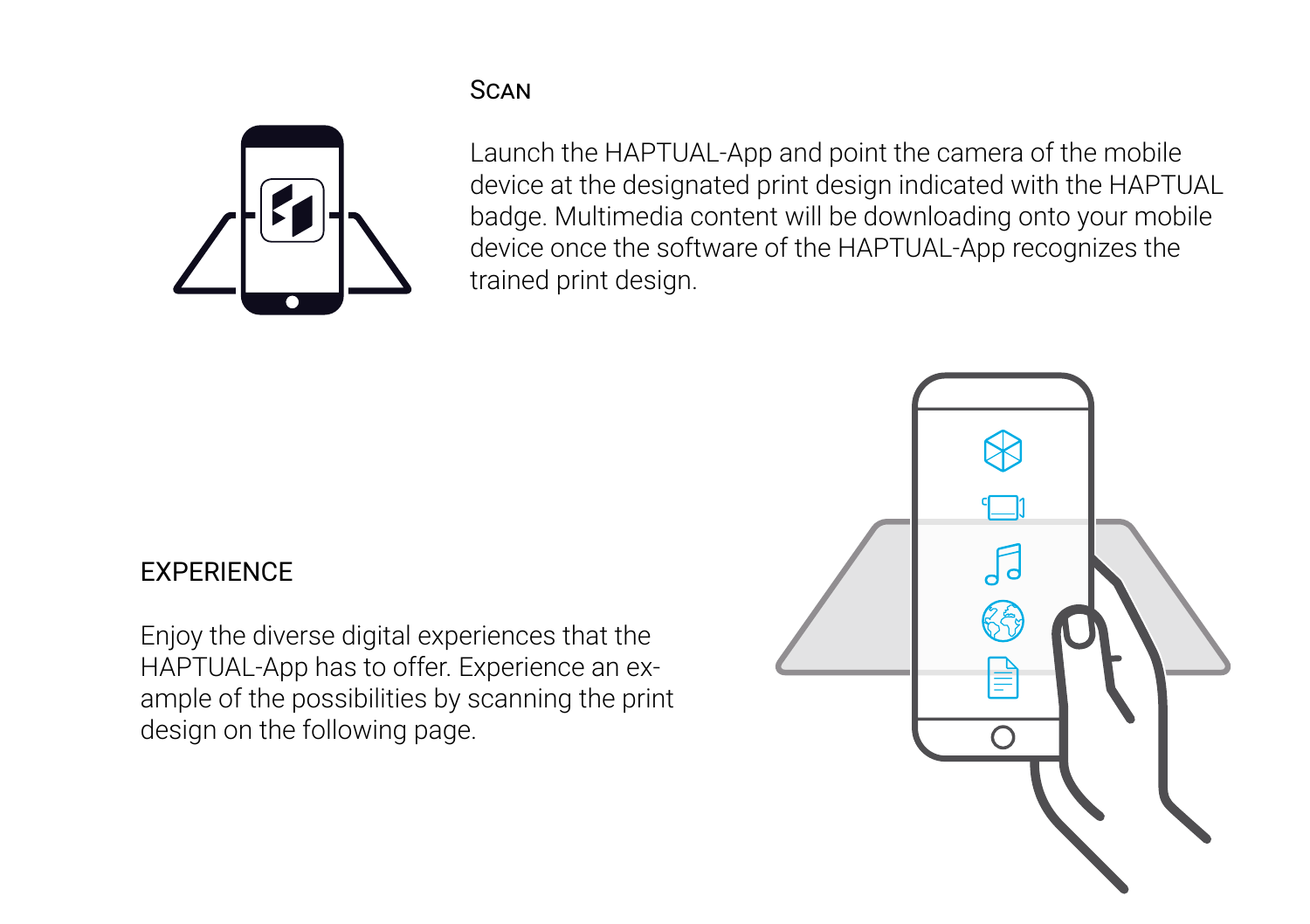# HAPTUAL – SO SIMPLE, SO INGENIUOS

HAPTUAL utilizes contemporary mobile technologies and brings together what belongs together.

HAPTAUL fundamentally combines relevant and specific information media.

HAPTUAL enables innovative brand experiences for your consumers.

HAPTUAL is your opportunity for authentic and measurable brand communication.

HAPTUAL can generate relevant statistic reports about your HAPTUAL user group by collecting anonymous data, if requested.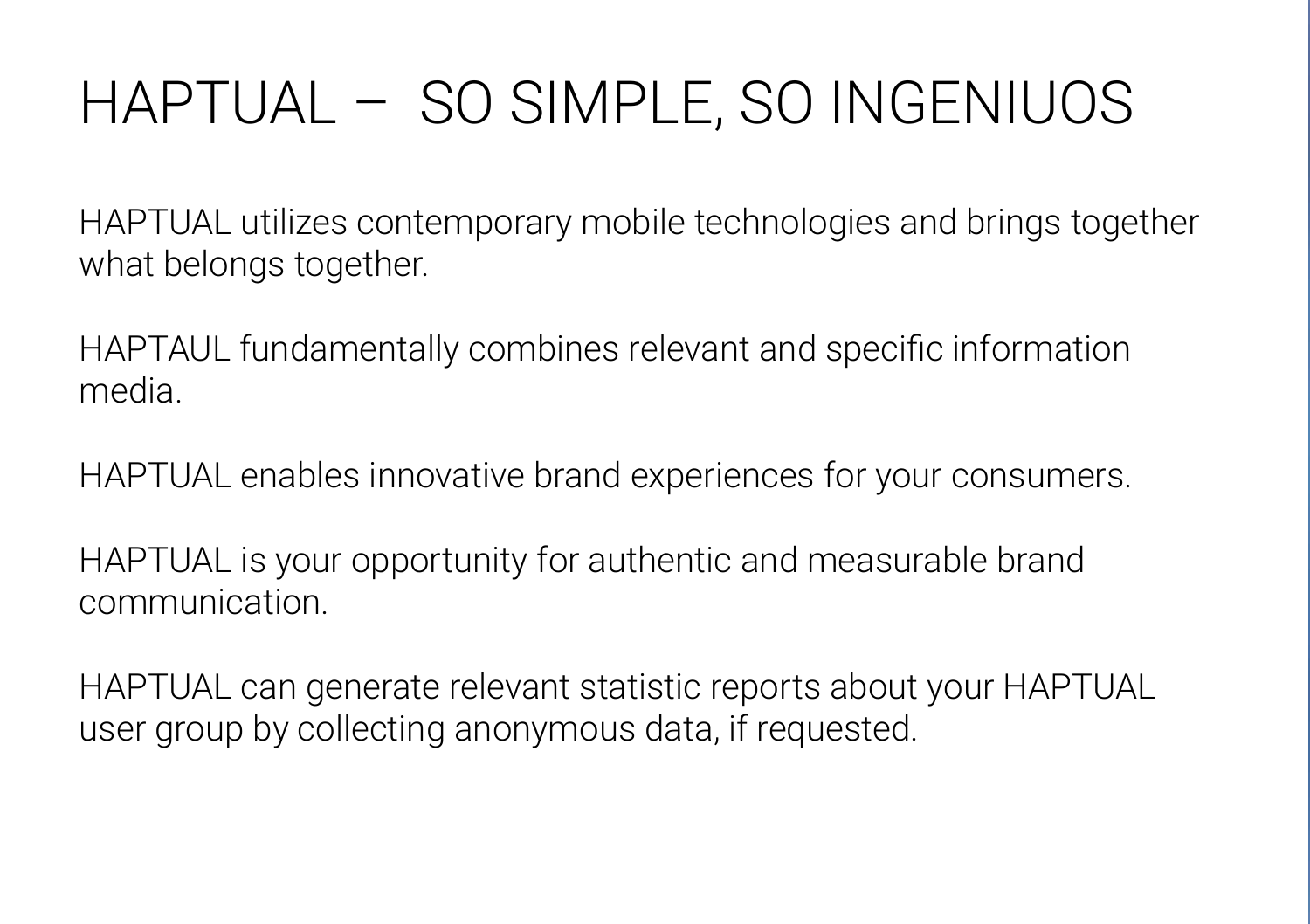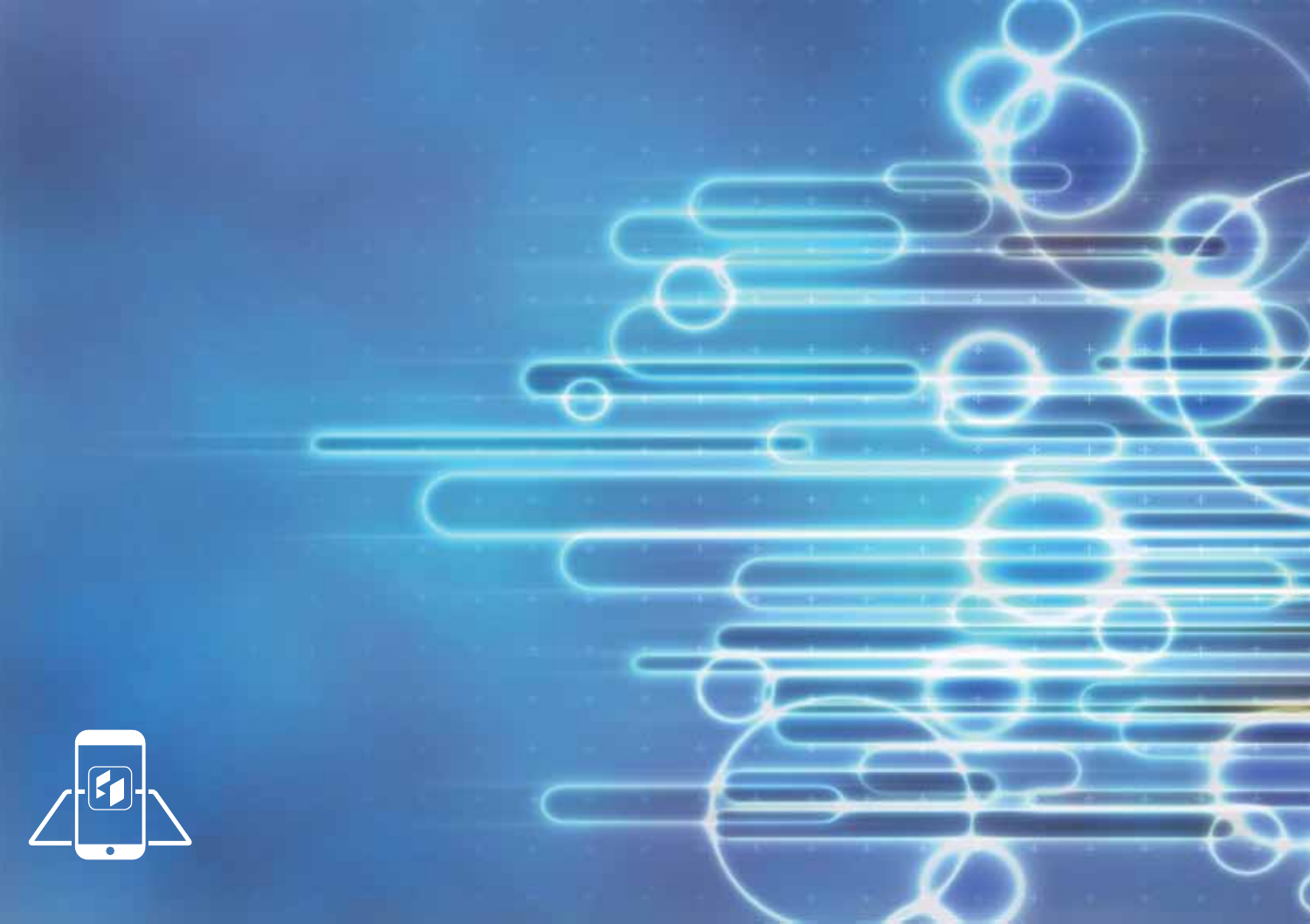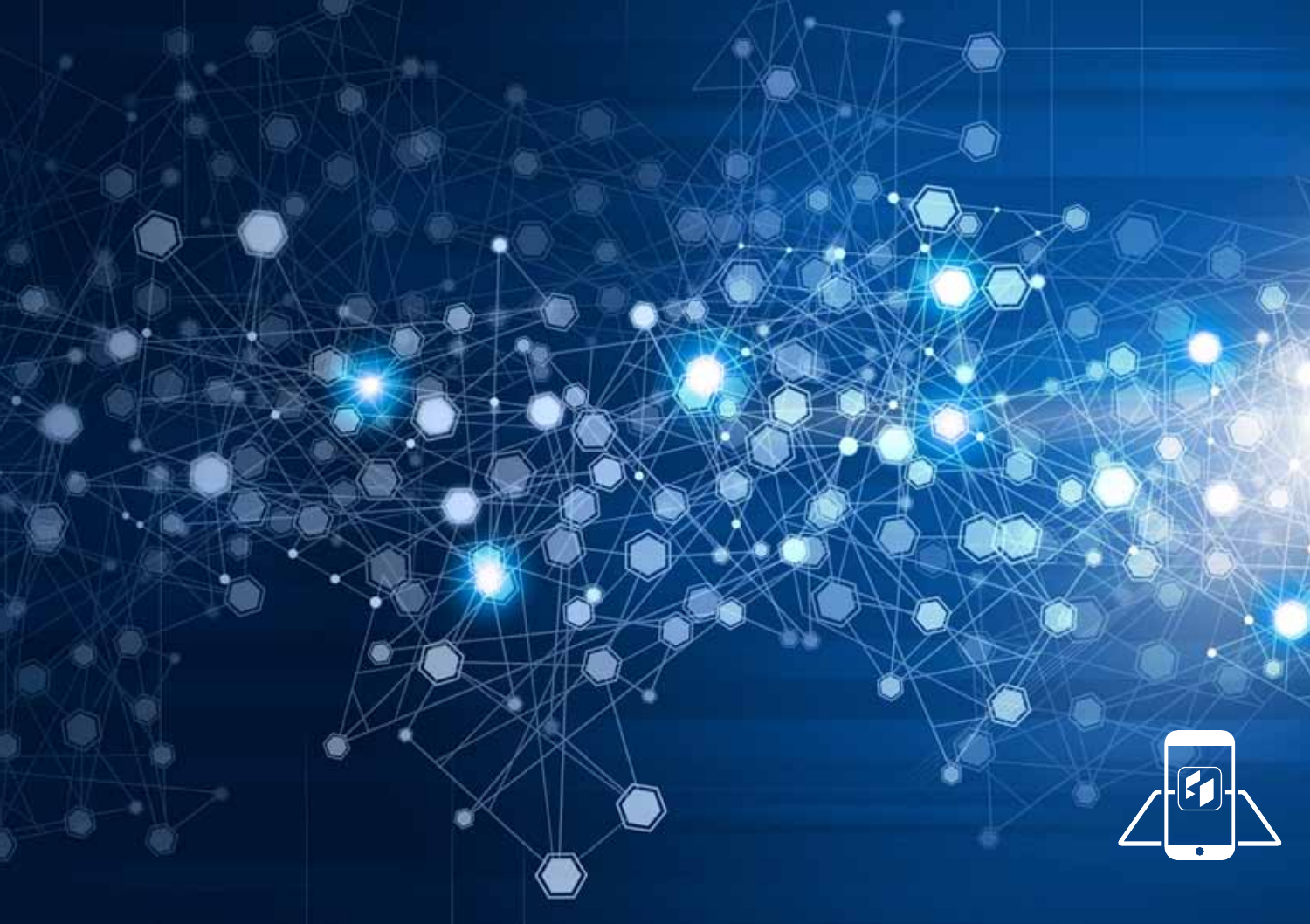# YESTERDAY

Traditional media (print, radio, TV & Internet) evolve and win every day brands and consumers. Herewith, print and digital media creating a strong and reliable mixture of communication in different channels and optimize the message to the market.

# TODAY

Today's fast moving world creates new and sustainable trends and interconnects marketing channels. Internet pages are linked to social media platforms and vice versa. QR codes are already well known among mobile-centric users and link to website, videos, web shops etc..

### MOBILE FIRST

Nearly 2 billion users globally use their mobile devices approximately 200 times per day and access the Internet, phone functionality and multiple mobile applications.

Mobile technology rapidly evolves these days; powerful mobile devices become more and more affordable, extensive offerings of data networks. Mobile devices, technologies and applications accompany the users in their every day life. Marketing takes advantage of this trend, as consumers are mobile. Always and everywhere.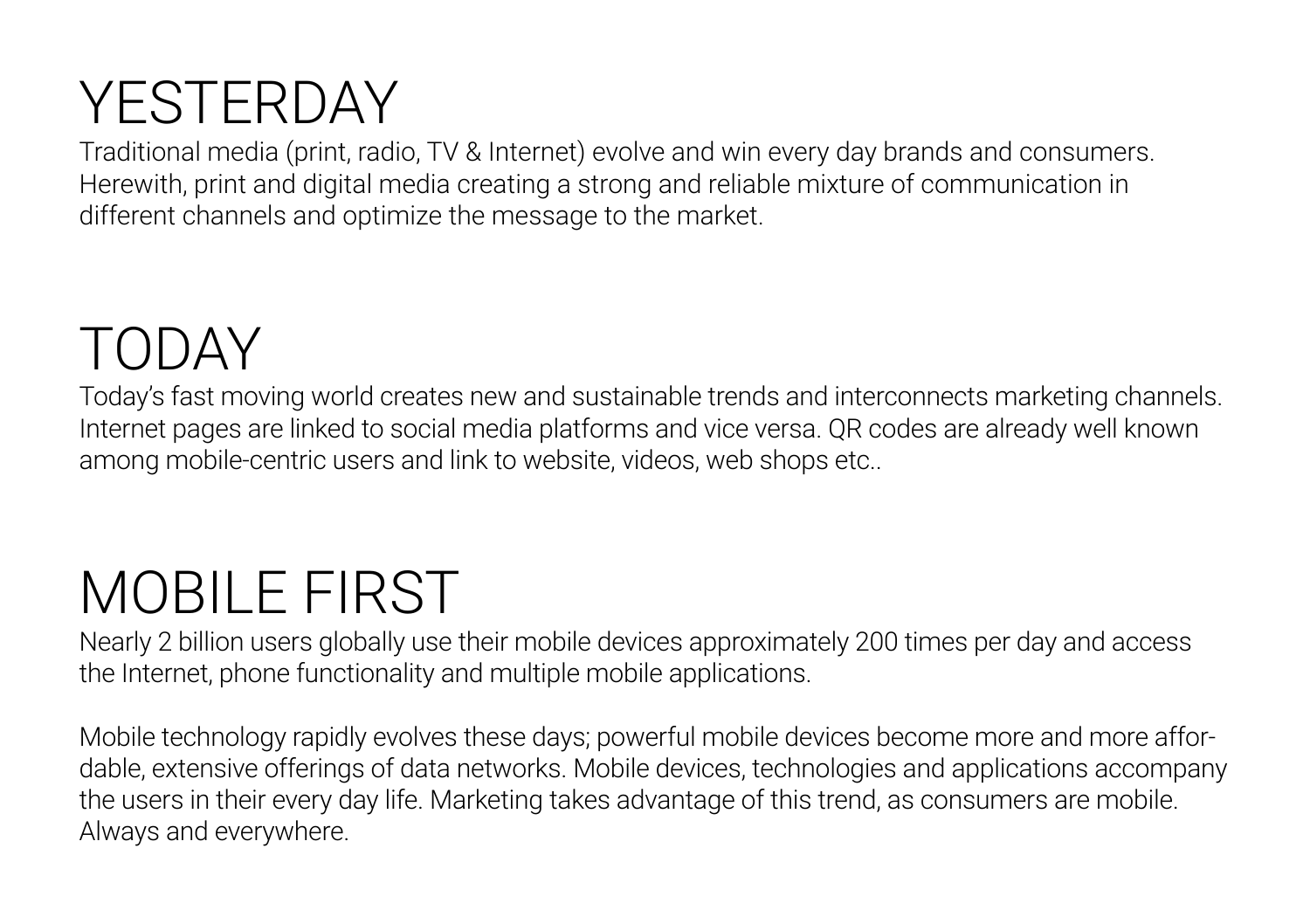# MONITORING & ANALYTICS

Brands measure and analyze their communication activities in order to generate user insights and marketing results. This is valuable data that helps to optimize and create new ways to communicate with their target group. We support such activities and are happy to consult with our competency.

### PRICING



Innovative and modern brand engagement can be created and maintained by using HAPTUAL with an ideal budget management and it offers ways to communicate with your target group. Our license offering is flexible and will be optimized to match your specific needs.

Feel free to get in touch with us at anytime if you have an enquiry or further questions.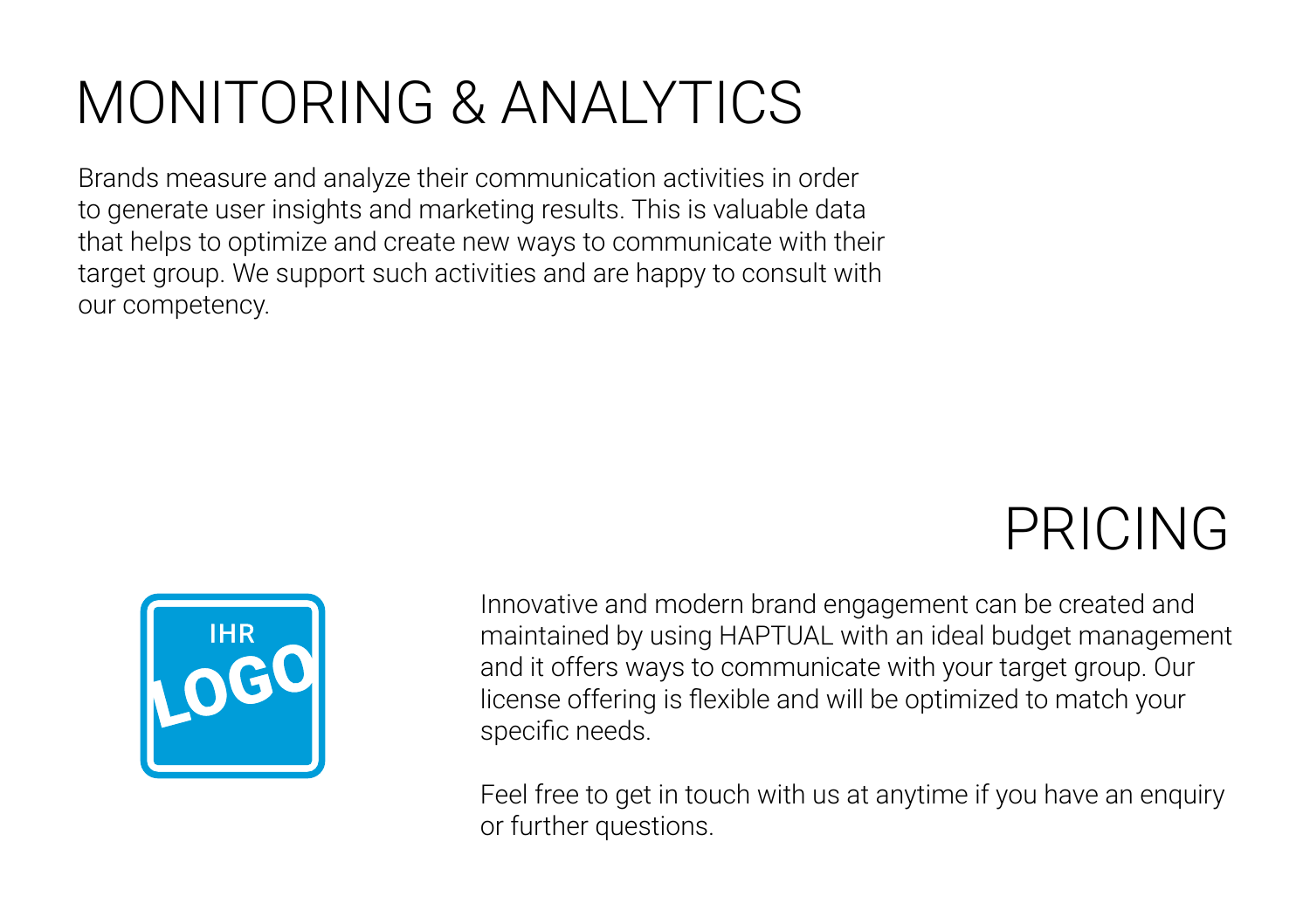## WHAT CAN WE DO FOR YOU?

On request, content can be updated flexibly and quickly delivering new marketing messages to your target group.

You need help with the creation of suitable digital content that you wish to integrate in the HAPTUAL-App? No problem, we are happy to help create optimized content specifically targeted at your audience.

The HAPTUAL-App is ready be downloaded by your consumers on the App Store and on Google Play, free of charge.

We also develop bespoke mobile application in case you prefer having a completely customized and unique app designed with your branding.

We are looking forward to win your business!

The HAPTUAL-App team.